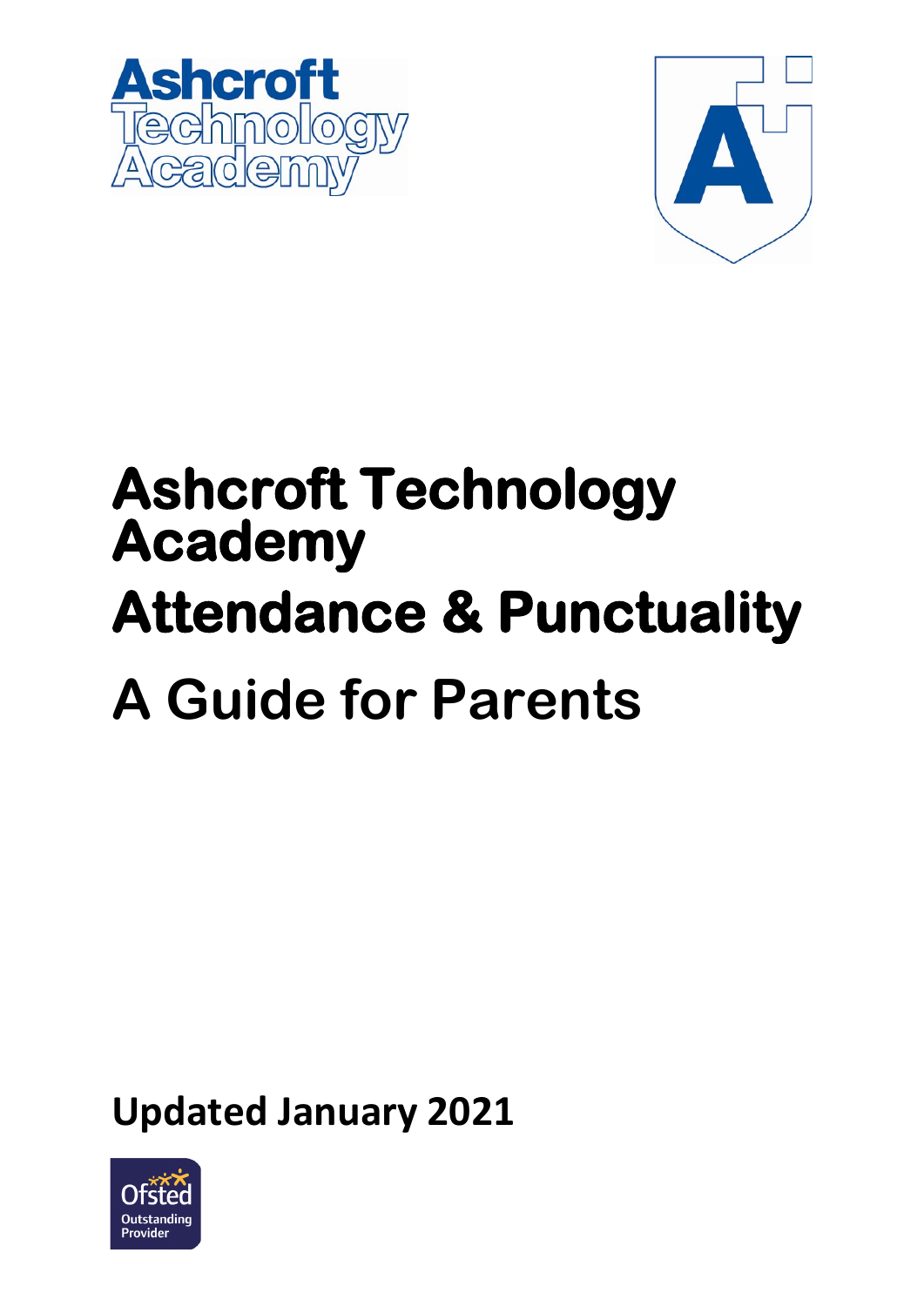#### Dear Parent/Guardian

Excellent attendance is crucial for students to achieve their full potential and for this reason we expect students to aim for 100% attendance and to achieve a minimum of 98% attendance, taking no time away from their studies. In order to achieve this, we rely on parents to support us.

Where students have an attendance rate that is poorer than 96%, we will actively address the matter, as this is a serious cause for concern to us.

Research shows that failure to attend school regularly can have a significant, negative impact on a young person's education, their future and their life chances. When a student is regularly absent, his or her GCSE results will invariably fall by one or two grades from predicted outcomes, based on Key Stage 2 results. Furthermore, a strong correlation exists between a student's mental and emotional health and excellent attendance. Daily attendance enables students to experience a sense of belonging and social inclusion, which benefit the students in ways that extend beyond classroom learning and the curriculum. Recent research also indicates that young people who are absent from school without permission can easily be drawn into crime and anti-social behaviour, and that they are more likely to be unemployed after leaving school.

For these reasons, **we do not authorise** leave to be taken during term-time. The shared priority for Ashcroft Technology Academy and parents must be excellent learning; and students must be present in lessons in order to learn.

Punctuality is also a priority at the Academy. Excellent punctuality is part of having a good routine, and arriving on time helps students recognise the importance of education and develops a sense of personal responsibility. We expect students to arrive to the Academy on time every day and we ask that parents support their children in achieving this. It sets standards students will need to maintain in whichever career path they choose. Where academic and employment references request attendance data, we will provide the data recorded via our management information system (MIS). Therefore, from the point of view of future employability, excellent attendance is vital.

The Academy is an 'outstanding' school and I hope your son/daughter will enjoy being a part of it.

Yours sincerely

Marianne Hurt Educational Welfare and Attendance Officer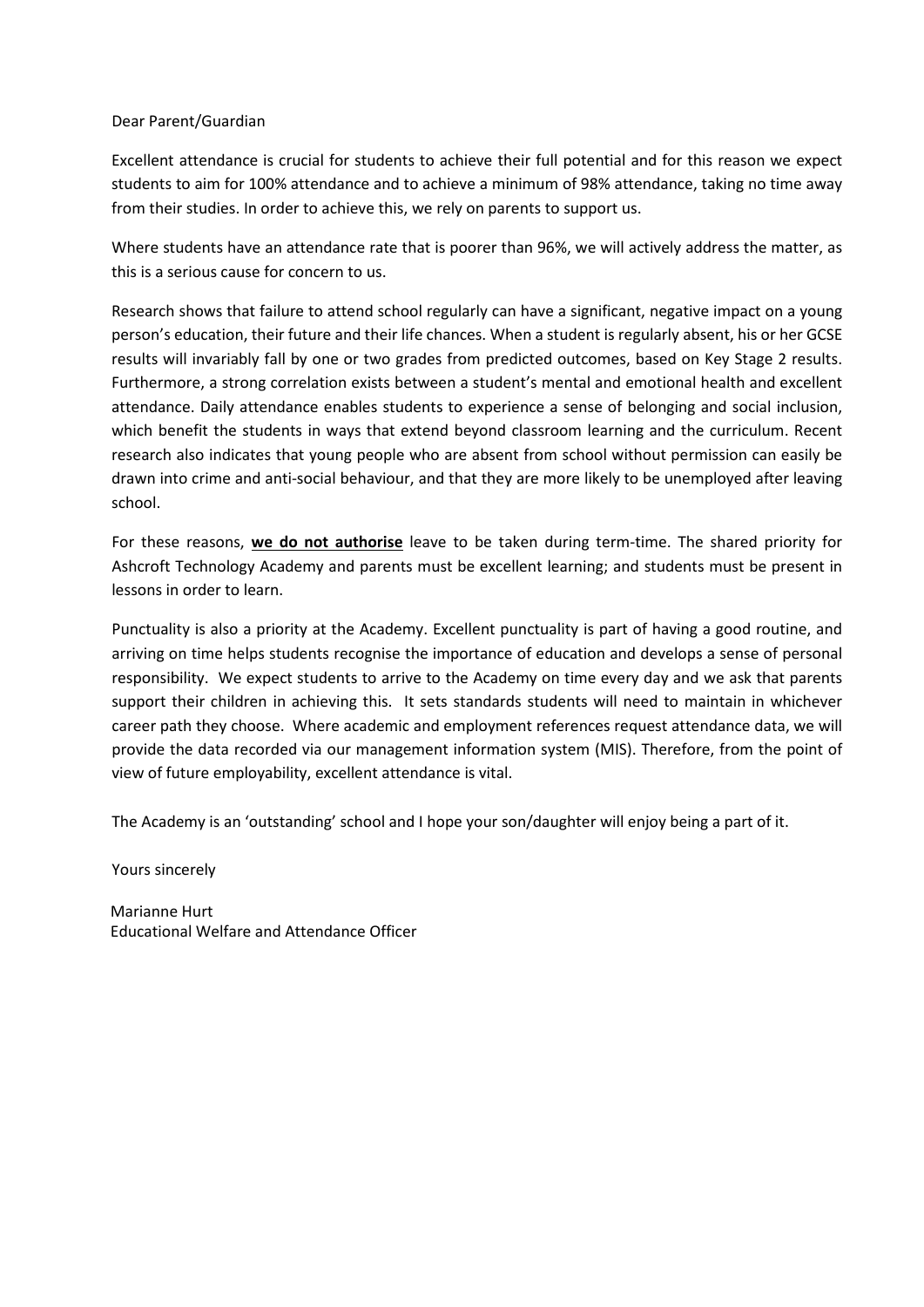#### **Why is excellent attendance so important?**

Students with excellent attendance records benefit in the following ways:

- Continuity of learning leading to better progress
- Greater depth of knowledge and understanding
- Improved performance in assessments and coursework tasks
- Enhanced performance in examinations
- Continuity of friendships with peers and personal development
- Continuity of engagement in extra-curricular and enrichment activities
- Excellent references for higher/further education and employment

Our teachers are expert in designing inter-dependent lessons that develop students' knowledge, skills and understanding in a highly structured way. They start by providing students with a foundation and then build on that foundation, introducing more complex content as students' competence develops.

In order to sustain student motivation and promote good progress, lessons must have good pace, ensuring that effective use is made of lesson time. Learning is also a collaborative process. Teachers will question students, pose conundrums and challenge students' thinking in the classroom. Often students will work in pairs and small groups to explore their ideas together. Through a rich mix of teaching strategies learning is maximised. Poor attendance disrupts the learning of all students in the class and is wasteful of administrative resources.

## **Our students thrive within this stimulating and challenging environment**

Absent students will miss key stepping stones in their learning and, it is for this reason, that we must do all we can to ensure students are in lessons all of the time. They miss the opportunity to collaborate with their peers and this can affect the learning of others. In subjects such as Drama, they can be part of the cast for a performance and are relied upon by their peers to be present and participating. In subjects that have a practical element such as Science, Design & Technology, PE, Art and Music there may not be an opportunity for students to gain experience in a specific area that a student has missed because the rest of the class will have moved on. Students might also be miss crucial revision, retrieval and practice activities that will prepare students for Academy assessments, mock examinations and public examinations.

Students who lose the thread of learning can become disenchanted and disengaged, feeling awkward in the classroom as they are out-of-step with their peers because they are unable to understand a new topic that builds on prior-learning from lessons that have been missed.

**Absence will put your child at a serious disadvantage and will have a long-term impact on their achievements in the Academy**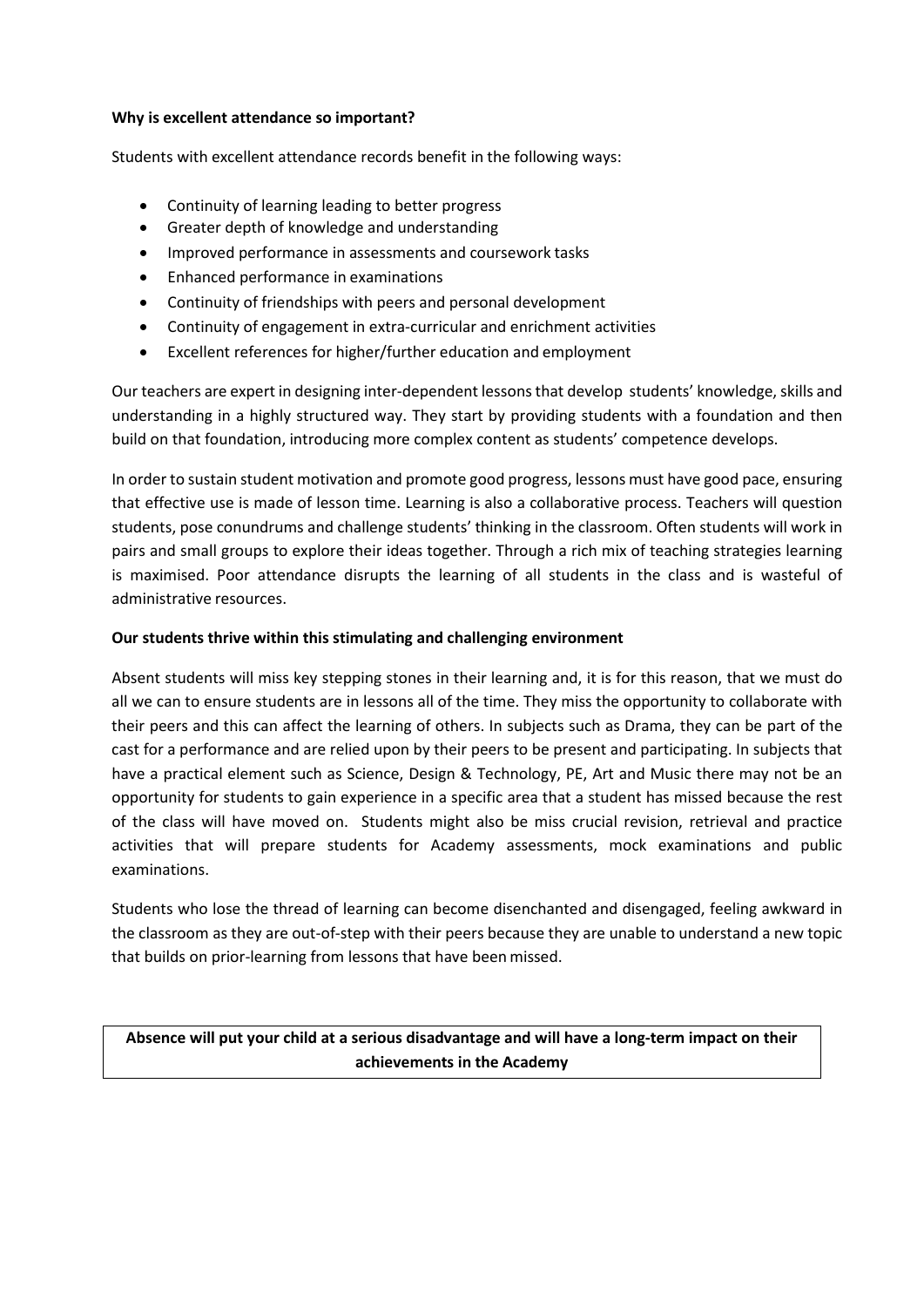## **What constitutes good attendance?**

Attendance percentages are not like examination results: an attendance percentage needs to be in the very high nineties before it can be considered good.

- An attendance record of 90% is equal to 1 day missed per fortnight. If this continues from Years 7 to 11, a total of six months' education will be lost.
- An attendance record of 80% is equal to 1 day missed per week. If this continues from Years 7 to 11, a total of one year's education will be lost.
- In order for an attendance record to be deemed satisfactory it must be 96% or above.
- 100% = excellent attendance
- 98% = very good attendance
- 97% = good attendance
- 96% and below attendance is poor. Check your child's Primary School record or their most recent year in secondary school. Which category do they fit into? Were any absences from school absolutely necessary?

Each year a significant number of students in every year group achieve 100% attendance records, showing that this is an achievable target. In addition, a number of students have achieved this level of attendance in successive years throughout their time with us.

## **What can parents do to support their child in achieving full attendance?**

Parents play a very important role in ensuring their son or daughter is present at the Academy every day. **It is a parent's legal responsibility to ensure their child attends**. To this end, we encourage parents to do the following things:

- Stress the importance of 100% attendance to your child
- Do not allow your child to have time off for minor complaints or illnesses; if they are well enough to be up and about they are well enough to attend school
- Send your child in to school even when they appear unwell, unless the illness is more serious. We will contact you to collect him or her if necessary, but better your child is in school feeling unwell than at home
- Monitor your child's attendance report carefully
- Attend all parents' evenings
- Book medical or dental appointments for out of school hours
- Ensure your child leaves home in sufficient time to be punctual forschool
- Do not request any term-time leave for your son or daughter
- If your child seems unwilling to attend, contact the Academy as soon as possible and bring your child to school. Do not let your child stay at home as this could set a precedent for the future

The law changed in 2013 so that schools are no longer able to authorise up to two weeks of annual leave for the purpose of taking a holiday. As a matter of course, the Academy checks absences each side of official holiday breaks very carefully to ensure that no student is taking unauthorised leave and will require a doctor's note where suspicious about any absence.

Authorised annual leave will only be granted in very exceptional circumstances, and evidence of those circumstances will always be required. Holidays will not qualify as 'exceptional circumstances'.

When applying for authorised annual leave the following must be noted: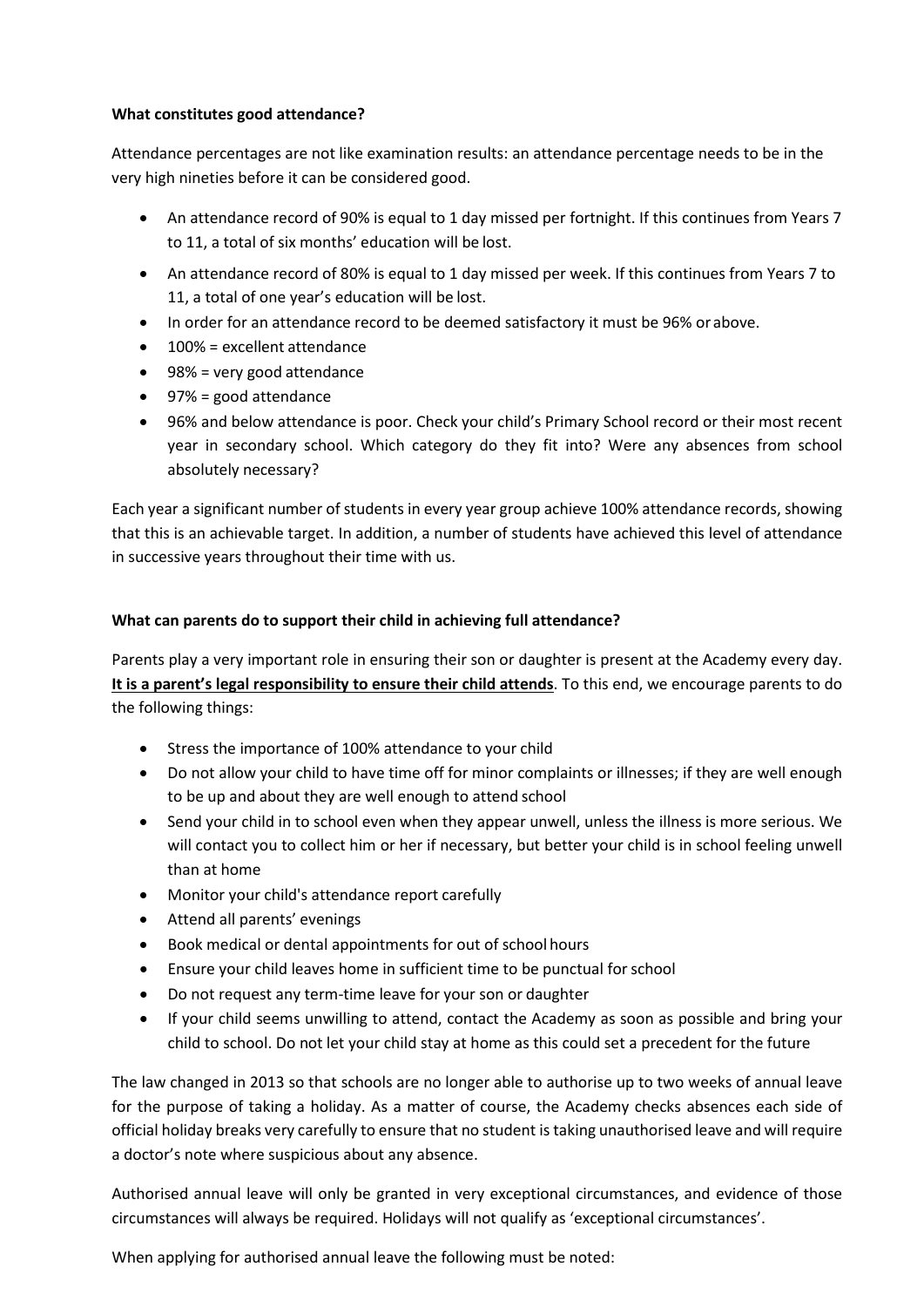- An authorised annual leave form must be completed at least two weeks before the date requested, although the application may be made many weeks prior to the daterequested
- Travel must not be booked prior to authorisation granted.
- The Principal is the only person who can grant authorisation
- A covering letter can be included with the application
- The completed application form must be returned to the Academy reception for the attention of the Attendance Officer.

If the application is successful, the student will have to complete catch-up time (during which they can complete the work that they missed while absent). The catch-up time takes place at the end of the Academy day in our Learning Resource Centre. Catch-up time is calculated as 5 hours per day missed.

Where any student takes unauthorised leave, the Academy sanctions the student upon return and always seeks to enforce a penalty notice on parents.

## **Religious Observance**

The Academy acknowledges such occasions and will authorise **one day** per academic year for religious observance only. No extra days will be granted and any additional days taken will be recorded as truancy.

# **How does the Academy encourage and support students in achieving full attendance, and celebrate excellent and improved attendance?**

The Academy actively promotes the importance of excellent attendance and its impact on academic progress and personal development. Form Tutors, Heads of Year and members of the Leadership Group promote excellent attendance with students in their daily interactions, during form time and, more formally, during weekly assemblies. The Academy operates an incentives and rewards programme for attendance, which publicly acknowledges and praises those who have maintained excellent attendance and those who are making improvements. The programme comprises the following components:

- Half-termly reward events for those with the most improved attendance.
- Termly prize draws for those who have maintained good and excellent attendance.
- Termly prize draws for those who have achieved 100% attendance.
- Special prizes in the end of year prize-giving assembly, and a reward event, for those who have maintained 100% attendance over the course of multiple years.

Students who meet the above criteria also receive a certificate in assembly and a letter of recognition to celebrate their achievement and efforts.

Reward events are exciting and enjoyable events which celebrate students' excellent attendance. They have, in the past, included visits to Chelsea and Arsenal stadia and the Royal Albert Hall. Prizes distributed during prize-giving assemblies range from £20 to £100.

In addition to the incentives and rewards listed above, the EWO, Form Tutors and Heads of Year play an important role in tracking students' attendance and in both celebrating success and addressing poor attendance. The following systems allow the Academy to promote excellent attendance and to support students in achieving this:

- Academy, year group and tutor group targets are set for attendance and individual targets where necessary.
- Weekly 'Attendance Tracker' shared to students via form time with comments, praise and areas for improvement noted by the Head of Year.
- Regular promotion of good attendance in year-group assemblies, house assemblies Newsround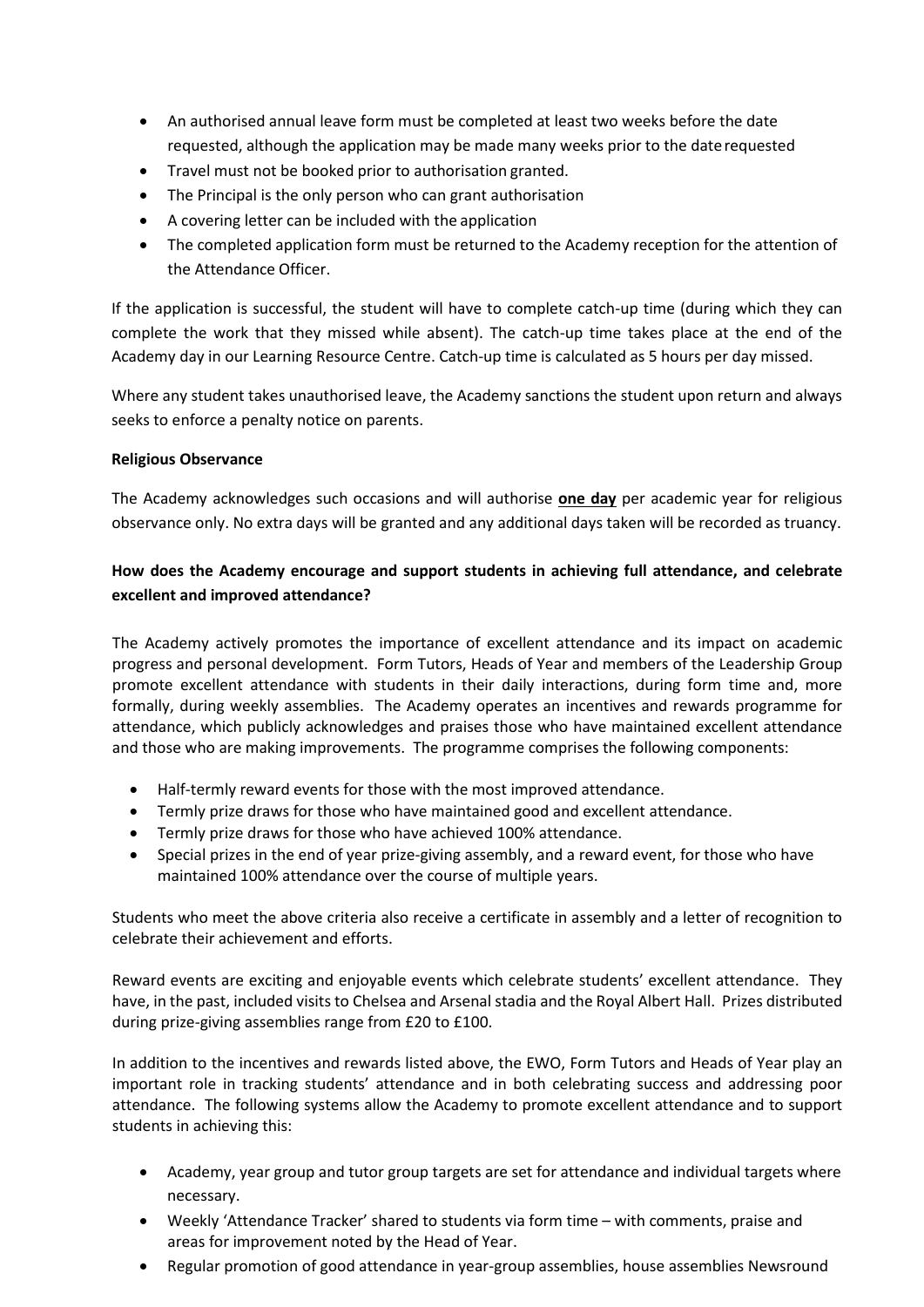and at parents' evenings.

- Detailed analysis of attendance figures and trends for individuals, year groups and the whole Academy.
- Computerised registration system which allows every lesson to bemonitored.
- A member of the office staff dedicated to the administration of attendance.
- Contact with parents on the first day of absence through a computerised system.
- Support for students and parents where attendance difficulties are emerging through our Welfare Officer and Education Welfare and Attendance Officer.
- Procedures to identify students who truant or who are missing after the morning register has been taken.

#### **Catch-up**

The Academy has invested in staffing a full catch-up provision, which takes place in its newly remodelled Learning Resources Centre. Students who are absent from the Academy are required to catch-up and we apply a policy of five hours of catch-up per day of curriculum time. Students will be permitted to serve one of these hours in morning fitness and they can decide whether they catch-up before school or after school.

The Academy places such high value on learning that significant investment is now made so that students can keep up with their studies and their homework on site. The LRC is open from 07:30 each day and every evening for one hour. Many students take advantage of this facility by choosing to attend in order to pursue their studies. Where students are absent for illness, for medical reasons or for authorised or unauthorised absences, they will be required to attend catch-up. Whilst this is mandatory, this is always treated as a highly positive intervention as whatever their reason for absence they will have missed valuable learning. Catch-up on site, rather than at home, is always required so that staff can be certain that students are completing appropriate work and there is thus a consistent message to students. This also takes the pressure off parents as they are not being asked to supervise their child for time missed from studies.

As students reach Years 10 and 11, more of them will voluntarily attend catch-up in subject areas and many will find that they are referred to 'Study Hall' as a positive intervention for their studies. This may well include students on very high attendance percentages, as the purpose is to foster good study techniques and augment their ability to secure their best grades at GCSE.

#### **Education Welfare and Attendance Officer and Student Welfare Officer**

Our **Education Welfare and Attendance Officer** works with students, parents, staff and outside agencies. Much of her time is spent looking at strategies to help long-term or persistent poor attendees, and she looks into what support the Academy can provide. Often, working with parents to help them put both structure and boundaries in place for their children, can greatly improve students' attendance. At the Academy we are clear that the priority is always for the student to attend school.

#### **Contact Details: Marianne Hurt, Education Welfare Officer – 020 8812 3511**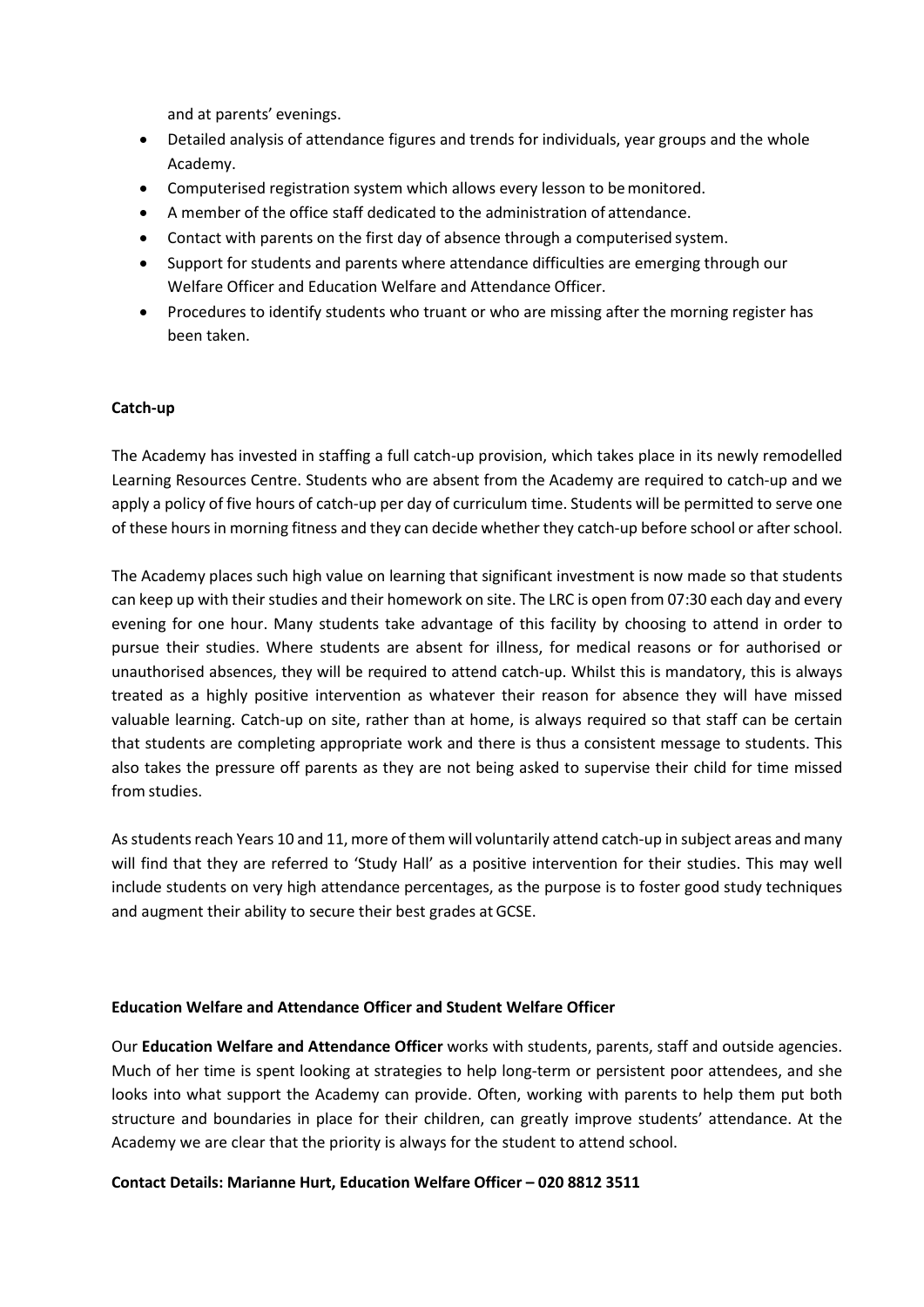The **Welfare Officer** works very closely with all Heads of Year, but particularly with the Head of Year 7 to assist in making the transition from primary school to secondary education as smooth as possible.

The Welfare Officer is located near to the reception and any student who becomes unwell or has an accident will be sent or taken to her for treatment. The Welfare Officer will contact parents when necessary. If a student has an accident, he or she will be given a copy of the accident report which will include the details of the accident and any treatment given.

Sometimes students do need to take prescribed medicines during the Academy day. The Welfare Officer is happy to administer any medication providing an 'Administration of Medicines' consent form has been completed and returned to the Academy detailing the name of the medication, dosage and frequency. The medication should be provided in its original packaging. If a student has to carry medication with him or her, i.e. epi-pen or inhaler, it is important that a spare is given to the Welfare Officer. The spare must be labelled with the name of the student clearly written on the packet.

Students may experience a medical condition that necessitates them to use the lifts or leave classes a few minutes prior to the end of the lesson to benefit from moving through near-empty corridors; or the student may need to use the toilet more regularly than other students. Once the Welfare Officer has been informed of these medical needs a pass will be issued to the student which will guarantee that his or her need will be met. Where necessary, members of staff will be informed of the student's medical/ health issue. The Welfare Officer works closely with the School Nurse who visits the Academy once a week.

## **ContactDetails:Tracy Ford, WelfareOfficer – 0208812 3538**

#### **Daily Procedures**

#### **Reporting Absence**

- Parents must call each day of their child's absence unless a doctor's certificate is obtained. Students cannot report their own absence.
- The Academy operates a 24-hour telephone line to report students' absences. The number is 020 8812 3531. Student absence must be reported by 9:00am.
- If a child is absent for longer than 3 days, medical evidence will be asked for.
- Long-term absence must be discussed with Education Welfare Officer in order that measures can be put in place to help and support the reintegration of the student.
- The law provides that only the Principal is permitted to authorise absence. Parents may, of course, give reasons for absence and these are usually accepted and the absence authorised. However, where there is doubt, an absence may be deemed unauthorised and in such circumstances the sanctions described below for truancy will be applied.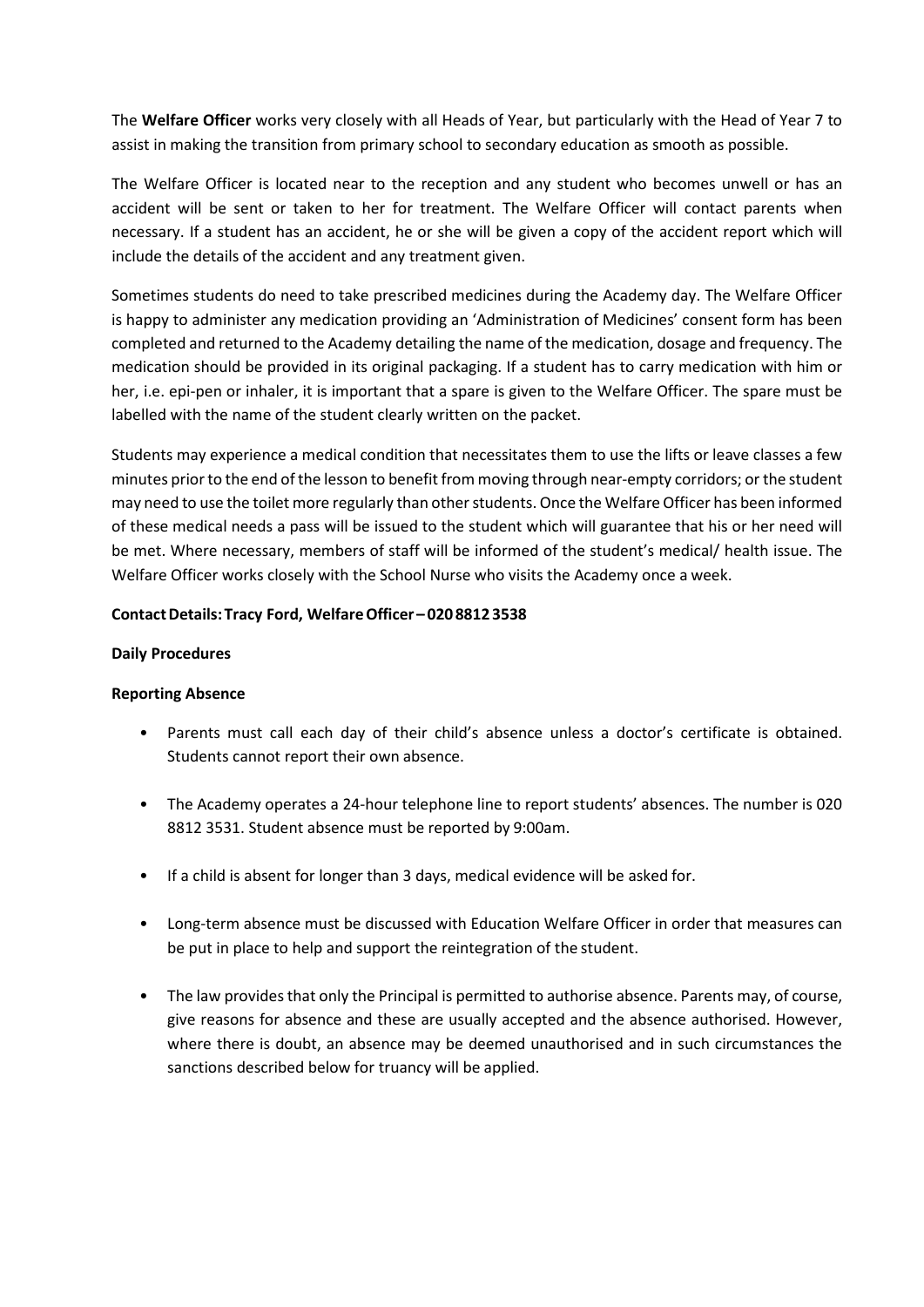## **Reporting Late Arrivals**

- Parents must call the Academy to report a student's late arrival. Please ensure a reason for the late arrival is given.
- The Academy's 24-hour telephone line should be used to report a late arrival, if a cause is known in advance – emergency medical appointment, for example. A student's late arrival must be reported by 9:00am.
- Only medical appointments reported by parents will not incur a late sanction.
- Students must register at the late desk when arriving late before 9:00am, or at our reception on arrival thereafter.

## **Reporting Medical/ Dental Appointments**

- Parents must telephone to report a student's attendance at a medical/dental appointment.
- Students will be asked to provide appointment cards/letters of appointments on arrival or when they sign out, if leaving the Academy early to attend an appointment.
- Students leaving early for appointments need to seek authorisation from their Head of Year, well in advance of the appointment, before being allowed to leave the site.
- The Academy will only release students for up to half a day for a medical appointment, unless authorisation has been given beforehand.
- **Routine appointments must, where possible, be made after the Academy day finishes or in holiday periods.**
- Students attending a medical/dental appointment mid-morning (e.g. 11:30am) are expected to attend the Academy beforehand and must return after the appointment.

#### **Exceptional Circumstances**

• If serious, exceptional unexpected circumstances arise which result in students being absent from the Academy please contact Mr Phil Hall, Deputy Principal, who will be able to make suitable arrangements.

#### **Truancy Call**

- Truancy Call is a call alert system and has been in use at the Academy for a number of years. It has proved to be a good way of reducing truancy, reducing unauthorised absences and informing parents of poor punctuality. The Academy's policy is that both parents and students are responsible for ensuring they arrive on time each day and they therefore need to be in form class for registration.
- Truancy Call sends a text message to parents of students who have been marked as being 'absent' in morning registration. The system gives options on how to respond to the message received. The recipient can text, send a voice message or call into the Academy. All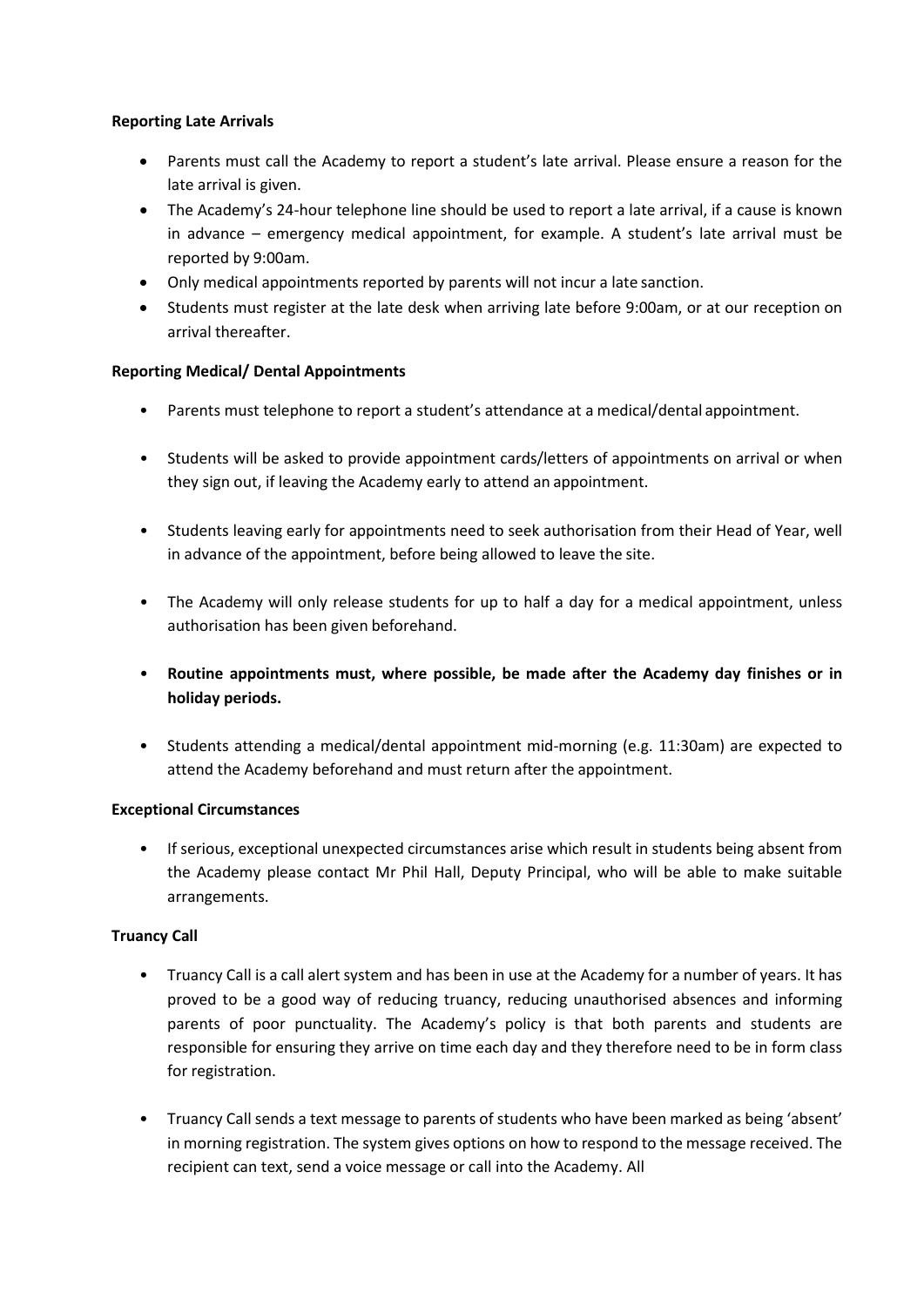responses are handled by the Attendance Office on a dedicated line. The Attendance Officer aims to deal with responses quickly and efficiently. The Academy understands that sometimes receiving such calls can cause anxiety and does its utmost to ensure that the information sent out is correct. To minimise calls in error, students have a responsibility for ensuring that they are registered in the morning by a member of staff.

#### **What measures does the Academy instigate to address students whose attendance is a concern?**

The Academy expects a commitment from parents and students to ensure they arrive on time. The Academy is an Inner London school and commuting will have all the normal challenges associated with a London based school. It is the responsibility of the student and parents to ensure sufficient journey time is planned, taking all aspects of travel i.e. traffic, transport delays, accidents into account.

**The Academy day starts at 8:35am and students must be on the premises prior to 08:30am. We recommend that students arrive for 08:00am so that they can meet their friends and prepare themselves for the day without rushing, perhaps by taking breakfast in the Academy's restaurant where a wide range of high quality food, including vegetarian and Halal options, is available.**

#### **Students may arrive anytime from 07:30**

- the Academy's library is available for students to read or do school work
- a supervised fitness club is available for students
- the restaurant area is open with service commencing at 07:45
- students may play football, table tennis or other games outside

## **Sanctions and Support:**

- Students who arrive late will receive a 30-minute detention at lunchtime.
- Students who arrive after 9:00am will receive a 1-hour detention after school on the same day.
- Students who arrive late on Assembly Days will receive a 1-hour detention after school on the same day regardless of their time of arrival.
- Students are classed as being "persistently late" if they are late on 3 occasions within a 5-day period (excludes weekends) or are late 5 times within a 28-day period.
- Students who are "persistently late" will receive a 1-hour detention after school each time they are late after they pass the thresholds outlined in the bullet point above. This will take place on the day they start being persistently late.
- Late records are set to zero at the end of each term. However, any outstanding sanctions accrued before a holiday will have to be completed on the student's return after thebreak.
- Students who do not attend their late detentions will be given 1 day in the Inclusive Care and Support unit (ICAS) + 1 hour after school + the original detention to serve.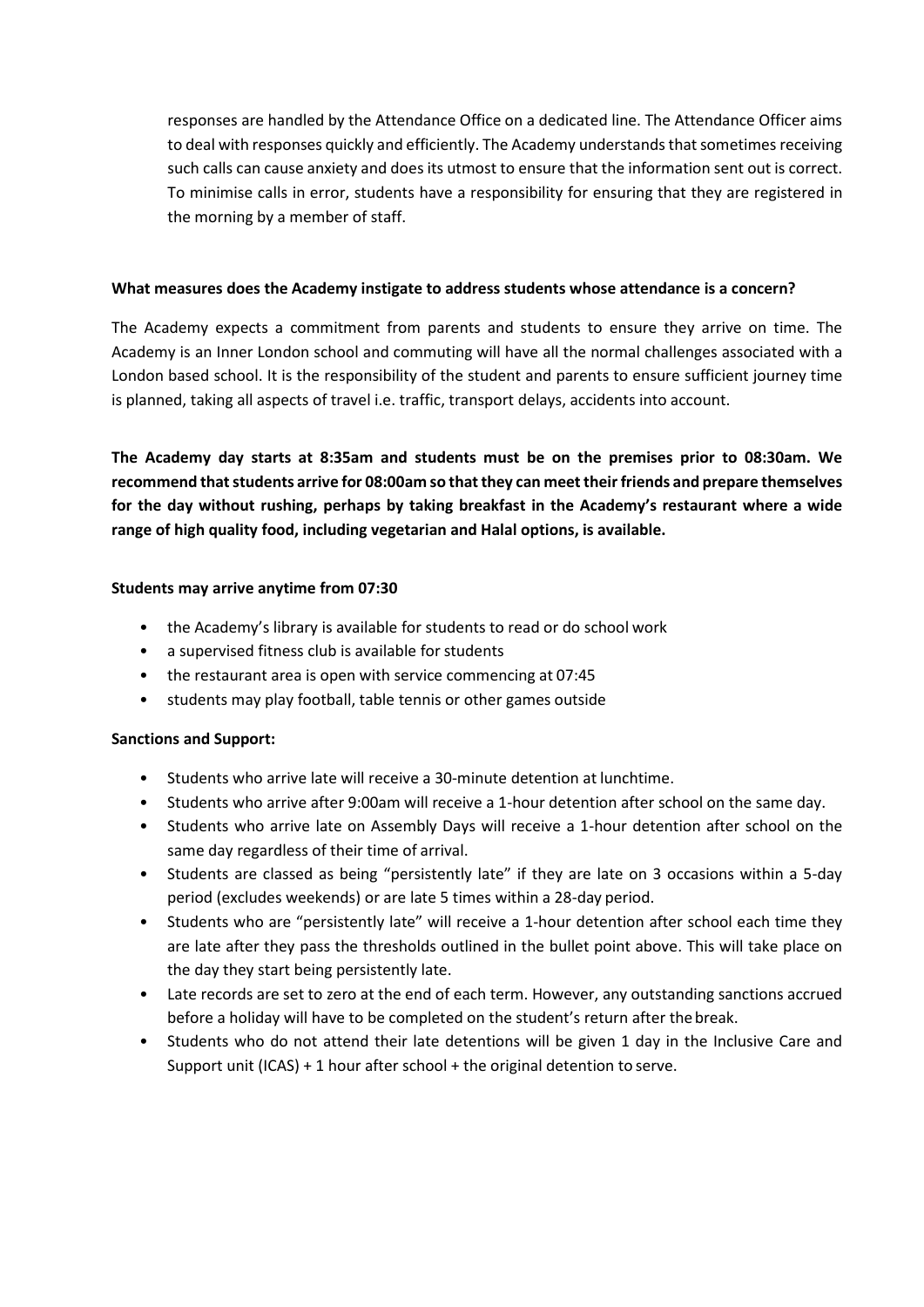• From September 2016, the Academy will require any student who has absence for any reason to formally "catch-up" their work on site in Study Hall or the LRC.

## **What is the legal position regarding attendance?**

The law requires that parents ensure their child has the benefit of regular education. Recorded unauthorised absences show that parents are in breach of this law. Recent changes to the law have given local authorities the power to serve parents with a Fixed Penalty Notice if a child has ten or more unauthorised absences (i.e. 5 days) in one term. Please see below for further information on Fixed Penalty Notices.

Unauthorised absences, including truancy, are all recorded on the register using the same code. Thus, future employers, colleges or universities will not be able to differentiate between different unauthorised absences and may decide that the attendance record shows a lack of commitment to education and authority.

## **Only the Academy can authorise an absence. An explanation given by a parent is not, necessarily, sufficient for the Academy to authorise an absence.**

Truancy is unacceptable and any student who truants will be sanctioned. A courtesy call is made to parents to advise them that their child did not arrive or has left the site. Truancy is recorded on a student's personal record and remains on file until they leave the Academy. Sanctions for truancy are time in ICAS alongside a requirement to 'catch-up' on the time they have missed in the form of after Academy catch-up time in our Learning Resource Centre. This time is "hour for hour", so one day missed will accrue five hours of catch-up as well as the ICAS hour as sanction.

## **Attendance Panel**

Parents may be invited to a formal Attendance Panel meeting at the Academy, if one or more of the following scenarios apply:

- A child has persistently poor attendance
- A child fails to improve his/her attendance, even after support and sanctions have been implemented
- A child displays concerning patterns of absence
- A child has truanted on multiple occasions
- A child has been taken on holiday during term time
- A parent/guardian fails to respond to Academy truancy calls and/or communication regarding attendance matters

Attendance Panel meetings are formal meetings that will be chaired by the EWO and Deputy/Assistant Principal responsible for Attendance. Attendance Panel meetings signal that there is a serious concern with a child's attendance. The purpose of the meeting will be to address the Academy's specific concerns regarding a child's attendance, to reinforce the legal responsibility that parents/guardians have in ensuring that their child attends school and to agree on specific and measurable targets moving forward, to ensure that a child's attendance improves. Meetings will follow the following suggested agenda: